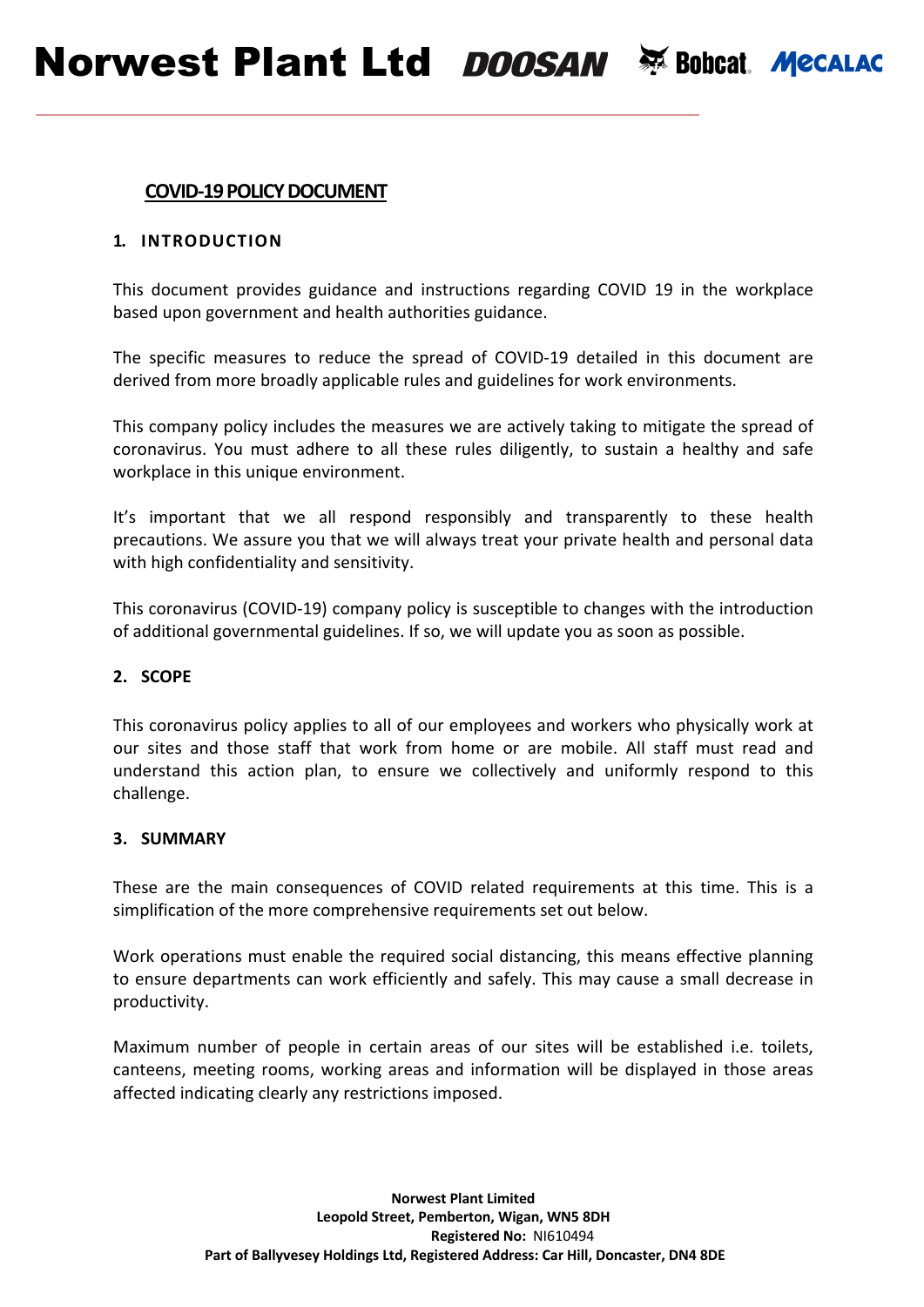Wherever possible all staff will work maintaining a two metre distancing from their colleagues and customers; where this is not possible risk assessments will be carried out and appropriate PPE will be provided.

Congregation of staff will not be permitted in any area of any site including smoking areas, car parks, canteen, toilets.

# **4. MANDATORY REQUIREMENTS**

As an employer, we will ensure that government guidelines are adhered to thus minimising the risk of contagion. Namely, by ensuring that proper hygiene is maintained and the required social distancing is possible.

**MAINTAINING SOCIAL DISTANCE** - It is required that people will maintain, wherever possible, a social distance of 2 metres while working.

**OPTIMISING WORKFLOW** - To the extent possible, work should be coordinated in such a way that a minimum number of people are given access to a space at any one time.

**PROMOTING HYGIENE** - All staff are required to adhere to health authority guidelines on hygiene and behaviour required to minimise risk of spreading the disease. Alcoholic hand sanitiser has been made available at points of entry and common areas.

**CLEANING REQUIREMENTS** – Staff are responsible for frequent cleaning of contact surfaces, this includes: door handles, surfaces, and any equipment handled by more than one person. Any workstation used by more than one person needs to be cleaned between each user and where possible not shared.

**REGARDING ILLNESS** - Anyone exhibiting mild or severe symptoms of COVID-19 is not permitted to enter any site. A dry cough, fever, muscle pain and sore throat are considered to be symptoms of COVID-19. Line management and HR must be notified immediately. Likewise if you are pending results from a Covid-19 test you **MUST** refrain from work until such time as you have received your results.

**INFORMATION**-Information regarding the risk of spreading COVID-19, and what behaviour is expected from everyone, and the restrictions that have been imposed on site is to be made visible in all areas.

**FACE MASKS** – Although masks are not mandated at this time, we will provide masks for all staff especially those people where social distancing can be difficult to maintain consistently. It should be noted that masks are not a substitute for social distancing.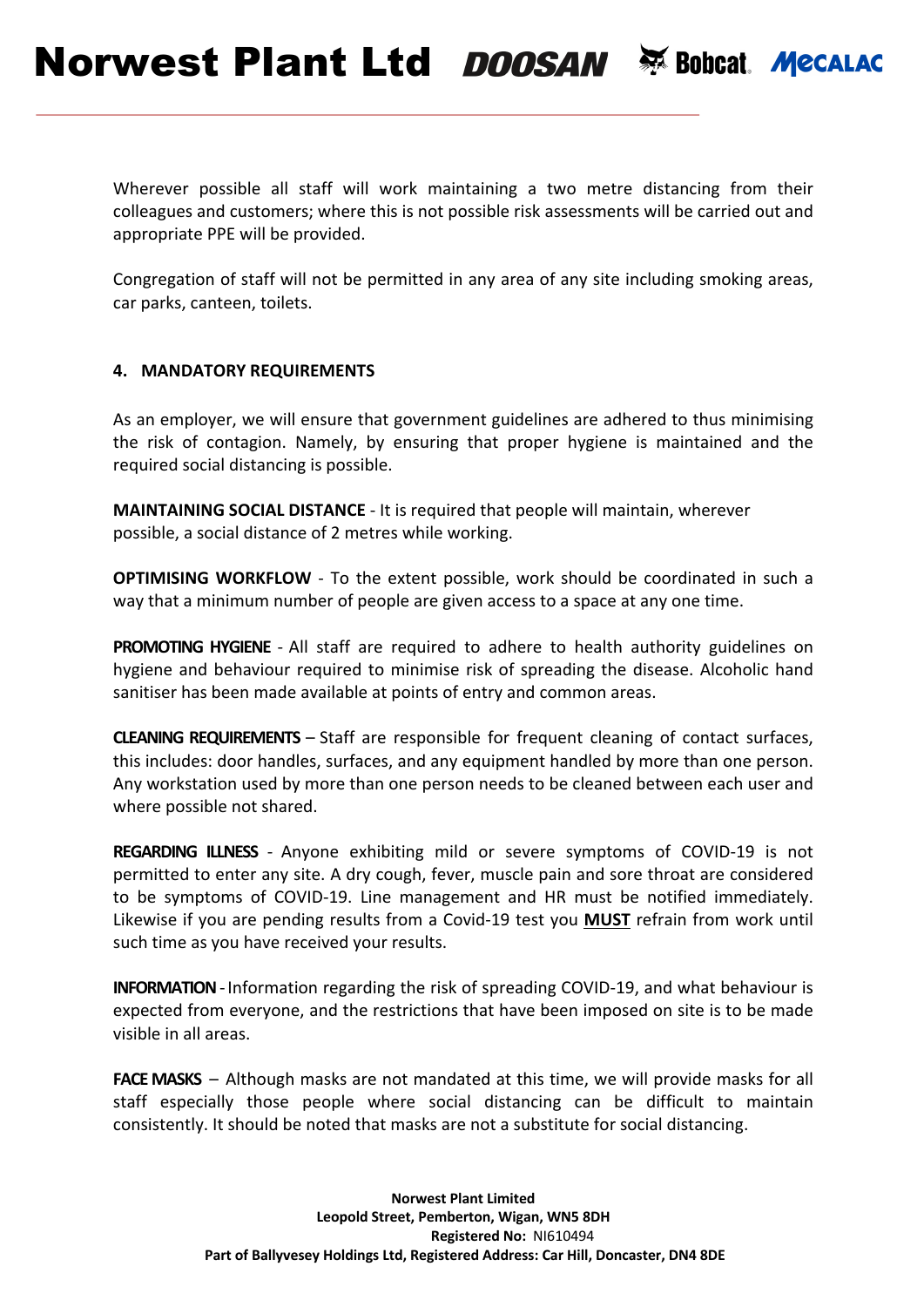Norwest Plant Ltd DOOSAN & Bobcat. Mecalac

**GLOVES** – Although it is recommended that gloves are not a mandatory requirement. The general advice is that people should refrain from using gloves and focus on regularly washing hands. However, disposable nitrile gloves will be available for staff where required.

**VENTILATION** - To minimise the risk of infection due to aerosol particles, we will ensure ventilation of all interior spaces by means of open windows and or doors.

### **5. INDIVIDUAL RESPONSIBILITY**

Everybody on site has an individual responsibility to prevent transmission of COVID-19 by doing the following:



Wash your hands frequently or sanitize your hands with an alcohol-based hand rub

Cough or sneeze into your sleeve, not your hands



Limit physical contact - avoid handshakes, refuse kisses on the cheek and avoid hugging



Be diligent with cleaning - both at home and in vour workplace



# **6. GENERAL HYGIENE RULES**

- Wash your hands after using the toilet, before eating, and if you cough/sneeze into your hands (follow the 20-second hand-washing rule).
- Use the sanitizers you'll find around site.
- Cough/sneeze into your sleeve, preferably into your elbow. If you use a tissue, discard it properly and clean / sanitize your hands immediately.
- Avoid touching your face, particularly eyes, nose, and mouth with your hands to prevent getting infected.
- If you find yourself coughing / sneezing on a regular basis, avoid close physical contact with your coworkers and notify your line management immediately

# **7. BREACH OF INSTRUCTIONS / REPORTING OF CONCERNS**

It is important that all staff adhere to the rules in this document and all the information displayed around our sites.

Staff should respect the social distancing between colleagues and customers, and also ensure hygiene and cleanliness are maintained in all areas. Any staff not adhering to the guidelines should be reported immediately to line management and or Human Resources.